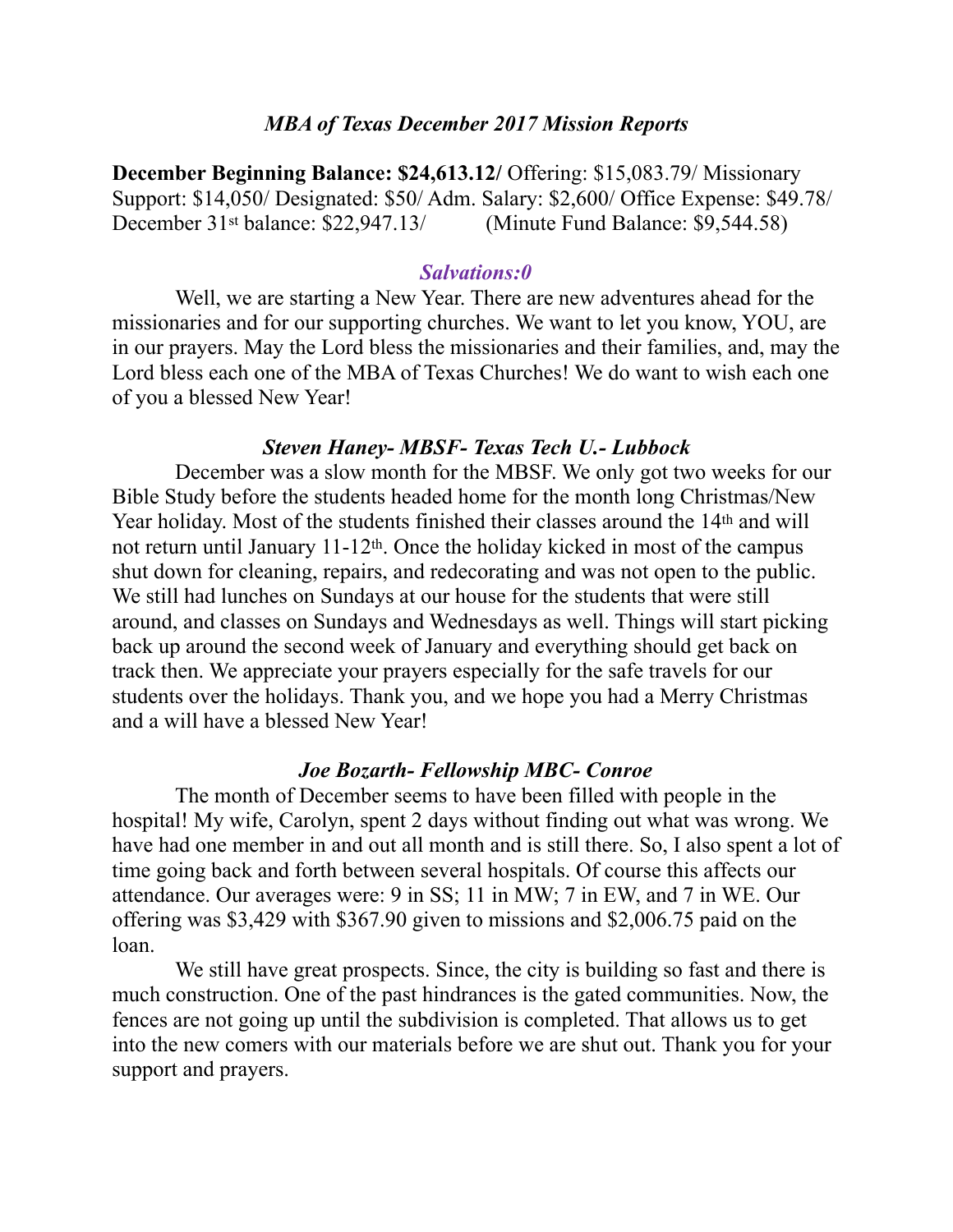### *Donald Trussell- Hill Country MBC- Kerrville*

 Most of the month of December was spent taking care of my wife and carrying her to physical therapy after her total knee replacement on the 7th. Cindy is recuperating well and was able to walk a good bit without a cane by Christmas day.

 The averages for Hill Country MBC were: 11 in SS; 11 in MW, 13 in EW, and 6 in outside Bible Studies. Our offering was \$1,073 with 150 given to missions and \$300 paid on rent.

 When I was out door knocking last month, I met a young woman named Audrey. After we talked a little, we discovered that she knew my daughter because they work together. My daughter related to me later that Audrey was a single mom and that last year her children didn't get anything for Christmas because it was a choice between Christmas presents or paying bills and buying food. She is also caring for a mother who is waiting for a heart transplant. Normally, Hill Country MBC "adopts" a single mom each Christmas and buys food and toys for their family. Of course, after hearing about Audrey's situation, it was an easy decision to pick her as our adopted mom this year. Please pray for this young lady, her family, and us as we try to minister to her. God bless you all in the New Year and thank you for your prayers and support.

### *Leland Acker- Life Point BC- Early*

December has been a blessed month for Life Point BC.

 First, our building is coming along nicely. The walls have been dry-walled and textured, and the interior doors will be installed this week. Then we will paint and install the suspended ceiling, and install electrical and plumbing fixtures.

 We still need money for air conditioning, flooring, ADA ramps and parking lot construction. Please support our building project by sending offerings to:

Life Point Baptist Church

P.O. Box 3134

Early, TX 76803

 We continue to see Scriptural growth in the congregation. I had the honor of officiating a wedding this month, and more people are participating in the worship services by offering specials. We've also had additional help teaching the children's classes. Our averages in December were 19 in SS; 20 in MW; and 9 in outside Bible studies. Our offering was \$1,839.65 with \$150 given to missions and \$300 paid on rent.

 Please pray that we will reach more people, and that the Lord will send more workers to help us make disciples.

## *David Smith- Lifeline BC- Mansfield*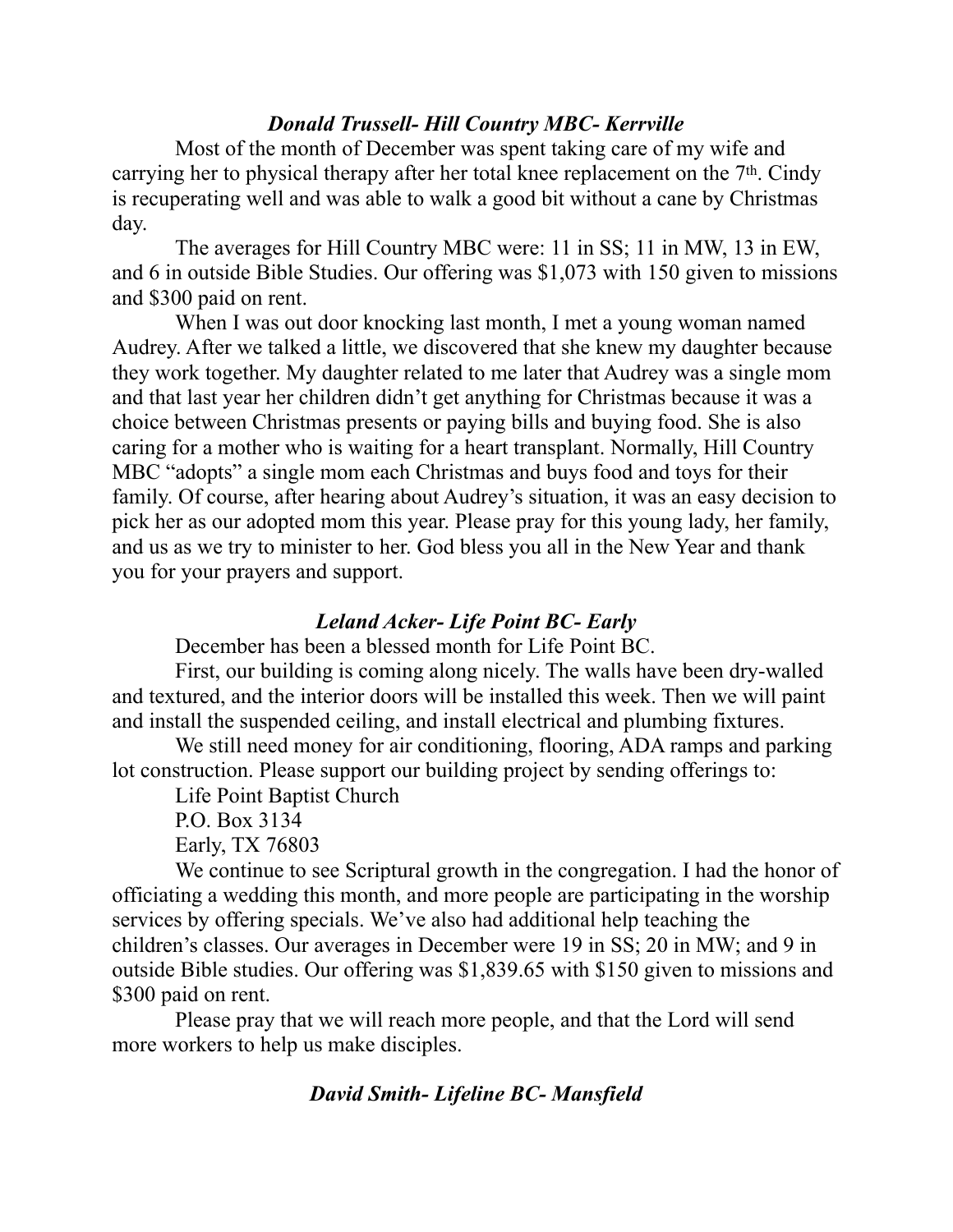December has been an interesting time for us at Lifeline.

 1. The Nazarene Church that once allowed us to rent their facilities has disbanded. (Their building burnt down Christmas Sunday morning a year ago). About 7 of the members have been visiting our church. Pray that God use this as a way for us to encourage them and teach them more about the Word and Baptist ways.

 2. Ken Sibley did an outstanding job for us on the 17th, and we had 25 attending on that day. It's always good to see Bro. Ken.

 3. Christmas play, "Just Believe" was performed on the 17th with 33 present. We had a good turnout and lots of good fun and fellowship.

 4. After a wonderful month of attendance and participation, last Sunday slipped way down to only 8! Oh well, that's what happens in church planting work.

 Our averages for December were 19 in MW and 5 in small groups. Our offering was \$2,256 with \$200 given to missions and \$750 paid on rent.

 Overall, December has been a good month and we are so thankful to be able to do this work here in Mansfield. We are also very thankful for a great sending/ sponsoring church; Quaker Avenue BC, in Lubbock.

 We will be having our State of the Church sermon this coming Sunday. There are many plans that we will be making for the coming year. We are praying for much good growth in the coming year. We are praying especially for God to give us disciples who will be making disciples.

# *Cory Page- Disciple Life- Georgetown*

 As usual, December was a busy month. God gave us some great opportunities and we are excited to see how these doors might open.

 This month we had our average of 15during Sunday services. God continues to bless each member of the team with opportunities to share the gospel. We pray that the seed would soon bear fruit.

 Disciple Life was blessed to be able to serve in some interesting ways this month. God connected me with a CPS agent. When kids fall through the cracks, she reaches out to our church for help with special projects. We were blessed with the opportunity to give a sizable offering to help a foster child get an orthopedic helmet. We also were blessed to give a good offering to the students of the Central Baptist Seminary in Acuna, Mexico. The most exciting was our holiday meal. A Turkish Family with whom Jim is friends had never experienced an American holiday meal. Our church held a Thanksgiving/Christmas feast! This Muslim Family even gave the Paces a Christmas gift.

### *Victor Rice- Shiloh MBC- San Antonio*

We give thanks to the Lord for the blessings and prayers from the MBA of